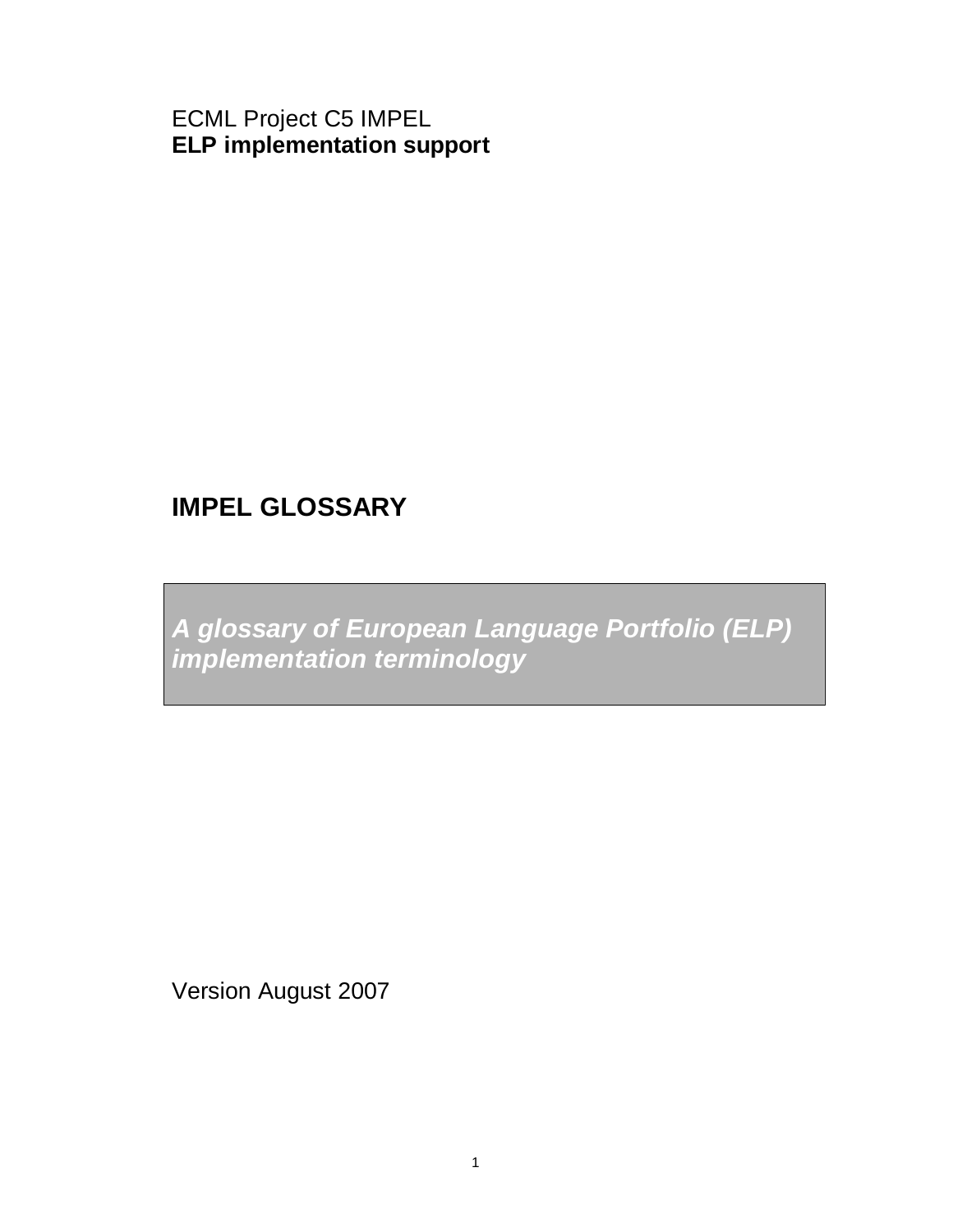## **Alphabetical glossary**

The compilers of this glossary have steered a careful path between a 'dictionary' and a 'teachers' guide'. The following glossary is ELP-specific, and some words capable of an everyday meaning have been defined solely in the ELP context. Entries below are calculated to clarify concepts related to the ELP, and should help to dispel any misunderstandings of terminology that might be encountered in the process of acquiring familiarity with its aims and implementation requirements, whether through background reading or training programmes.

The Common European Framework of Reference for Languages: Learning, teaching, assessment (CEFR) and other publications by the Council of Europe have been used as a basis for many definitions.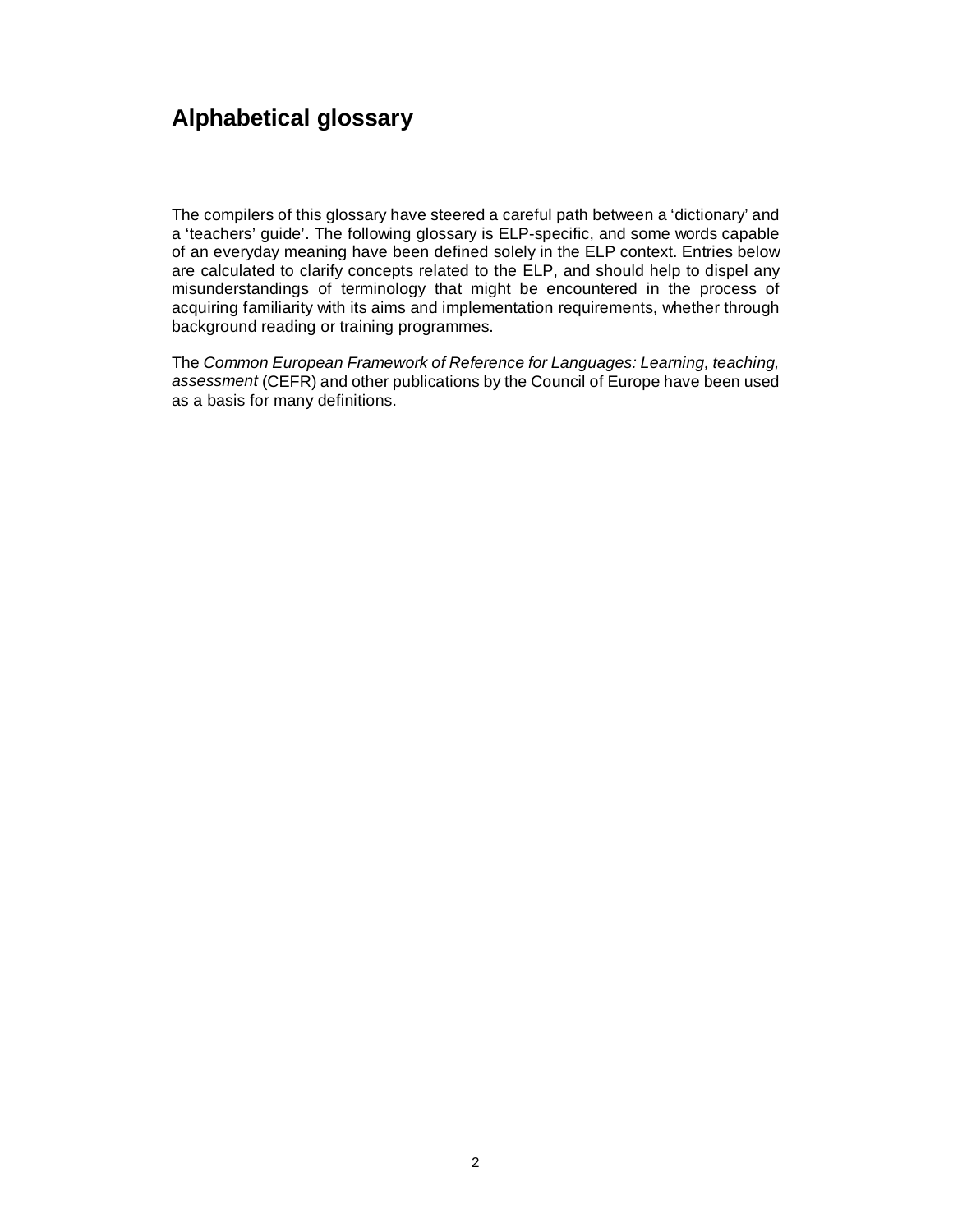#### **Ability to learn**

The ability to observe and participate in new experiences and to incorporate new knowledge into existing knowledge, modifying the latter where necessary. It may involve varying degrees and combinations of aspects of social and communicative competence and linguistic knowledge.

#### **Achievement**

What has been learned in a course of instruction. Achievement can be recorded in a variety of ways, but in particular, when using the ELP, as levels of the Common European Framework of Reference, i.e. A1 to C2.

#### **Acquisition**

The unconscious learning process that occurs when language is used in real situations, as opposed to formal learning (e.g. in the classroom).

#### **Action-oriented approach**

This approach views users and learners of a language primarily as 'social agents', i.e. members of society who have tasks (not exclusively language-related) to accomplish in a given set of circumstances, in a specific environment and within a particular field of action.

## **Approach**

A way of tackling language teaching, e.g. through grammar and translation or through communicative tasks.

## **Appropriacy**

The use of the right word or register in a situation, e.g. familiar terms between friends or formal terms between business associates.

## **Assessment**

The measuring of a student's performance in a course according to the aims and objectives of that course. (see 'achievement' above)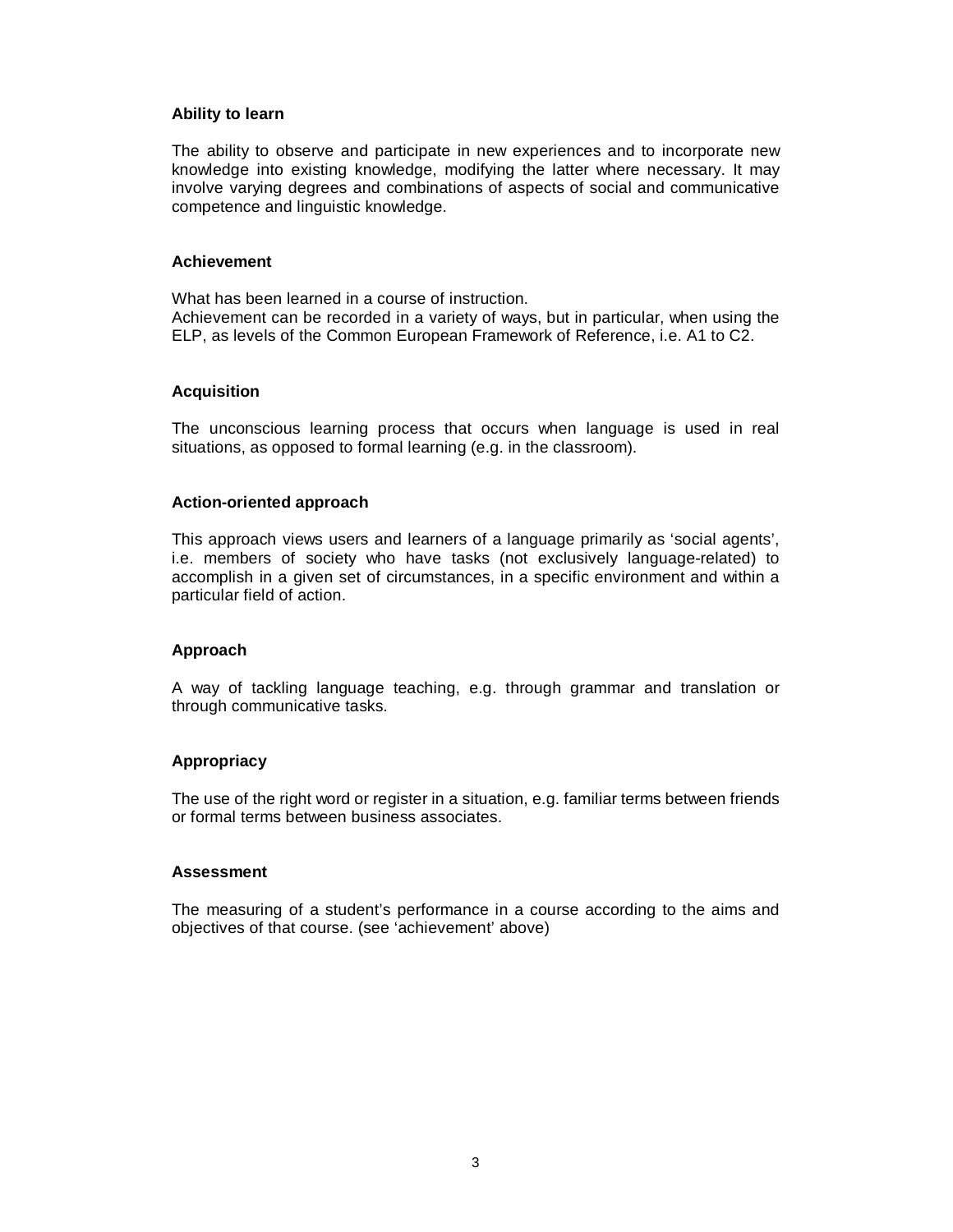## **Autonomy**

A capacity for detachment, critical reflection, decision-making and independent action, e.g. the learner using own strategies, such as paraphrasing, to get around a lack of specific vocabulary.

#### **Biography (Portfolio)**

This might contain: a record of language courses, self-directed learning, formative self-assessment, visits and exchanges undertaken, literary and other written texts read in a non-native language, spoken and audio-visual texts listened to or watched, a 'language learning diary', setting down the results of self-observation or reflection on experience.

#### **'Bottom-up'**

A familiar term referring to both learning and management styles. Where it applies to learning, it denotes an exploration and discovery approach in which the learner arrives autonomously at knowledge and understanding and then interacts with the teacher to confirm and consolidate these. It can also denote an implementation process in which teachers are the driving force in innovation, rather than inspectors or advisers. (cf. 'top down' q.v.)

## **Common Reference Levels**

A commonly agreed ascending scale of levels, identified by standardised codes (e.g. B2, C1…) for proficiency in a range of linguistic skills, e.g. listening, spoken interaction or writing.

## **Common European Framework of Reference (CEFR)**

The Common European Framework of Reference provides a common basis for the creation of language syllabuses, curriculum guidelines, examinations, textbooks, etc. across Europe. It describes in a comprehensive way what language learners have to learn to do in order to use a language for communication and what knowledge and skills they have to develop so as to be able to act effectively. The description also covers the cultural context in which language is set. Through its Global Scale and the Self-assessment grid, it also defines levels of proficiency which allow learners' progress to be measured at each stage of learning and on a life-long basis. These two features are central to assessment for the European Language Portfolio (ELP).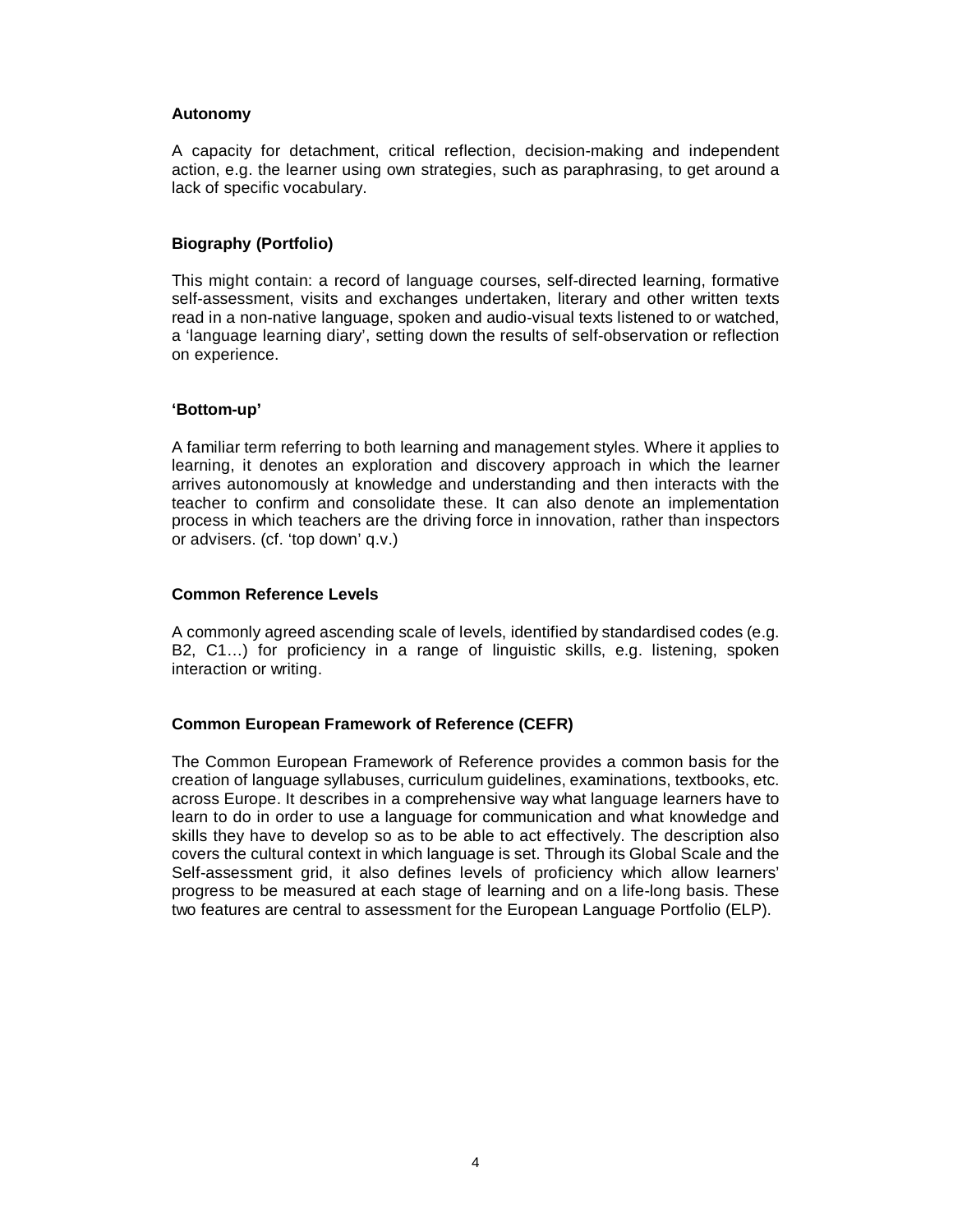## **Competence**

The sum of knowledge, skills and characteristics that allow a person to perform actions.

Grammatical competence = knowledge of/and ability to use the grammatical resources of a language.

Language competence = a combination of:

- − Linguistic competence: includes lexical, phonological, syntactical knowledge and skills and other dimensions of language as a system.
- − Sociolinguistic competence: refers to the sociocultural conditions of language use
- Pragmatic competence: concerned with the functional use of linguistic resources, the mastery of discourse, cohesion, coherence, the identification of text types and forms, and such intentional devices as irony and parody.

## **Communicative awareness**

Sensitivity to language and language use, involving knowledge and understanding of the principles according to which languages are organised and used.

## **Communicative approach**

Teaching approach where negotiation for meaning is critical. Collaborative learning and peer interaction are important.

## **Communicative tasks**

Acts of communication with one or more interlocutors which are generally undertaken by a language user in pursuance of his or her needs in a given situation as opposed to tasks where the sole purpose is that of introducing / reinforcing language forms.

## **Context**

The context of implementation includes the circumstances and conditions which influence the decisions and actions taken during the process.

Context in language use can mean either (a) the text in which a spoken or written item is embedded or (b) the dimensions of the communicative situation (e.g. social) in which discourse is produced or understood.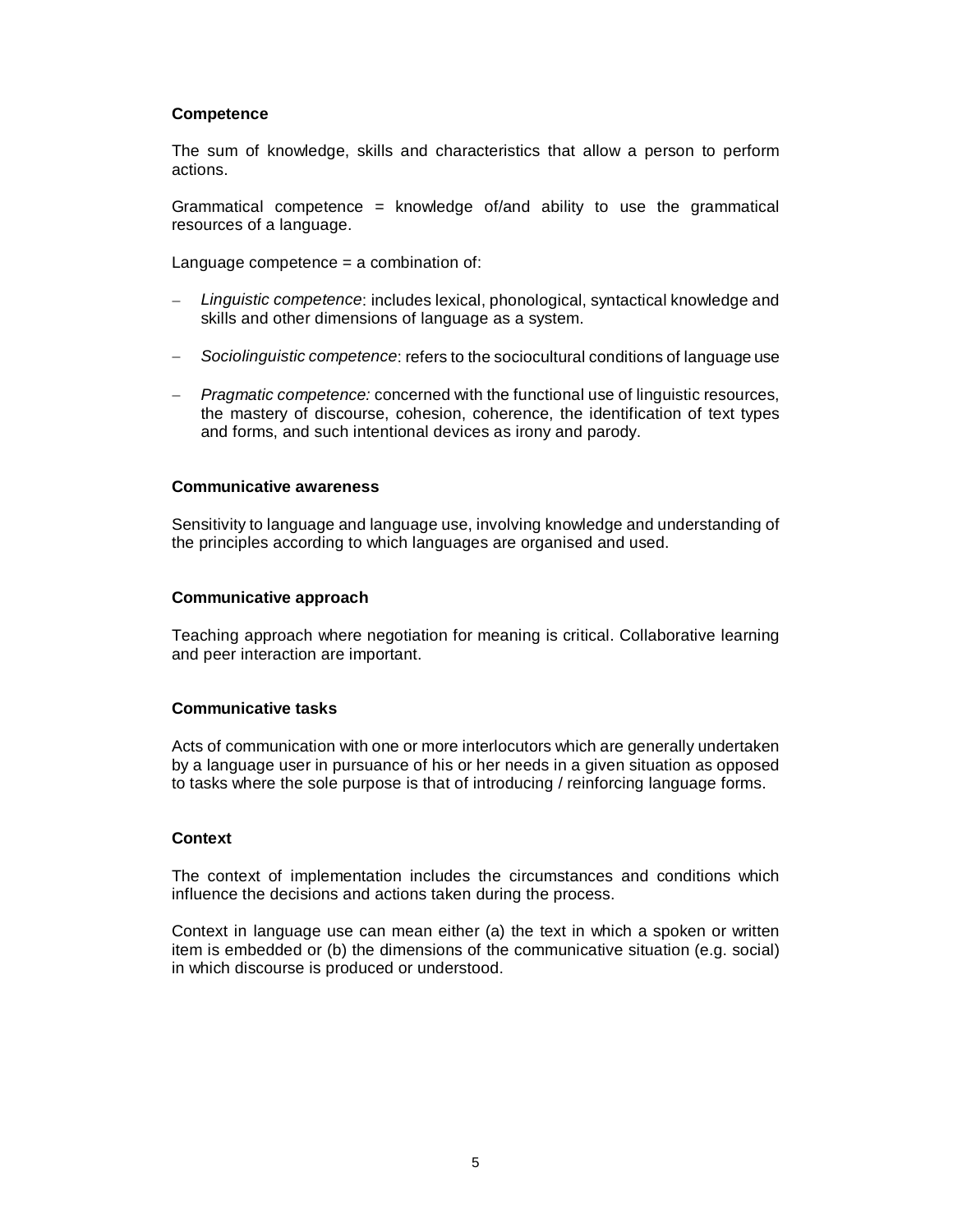Refers to events and situational factors (physical and others), both internal and external to a person, in which acts of communication are embedded.

## **Descriptor**

A brief statement in which the characteristics of performance at a given level/skill are defined.

## **Desired Outcome**

See: goals and objectives

## **Dialect**

Local or regional variant of an official national language, often characterised by phonological, lexical and even grammatical differences from the latter.

#### **Discrete item**

In testing, an item that focuses on a single point of knowledge.

## **Dissemination**

The spreading or giving out of news, information, ideas, products etc. to a lot of people. In the context of the ELP, it can occur at more than one stage in a project, e.g. drawing initial attention to the existence of a pilot project; later spreading advice and training information as part of wider implementation; later still, making others aware of successes achieved as a result of implementation.

## **Dossier**

A collection of samples or examples of language use either in a real (e.g. work) or simulated (e.g. classroom) context.

## **Domain**

The broad sectors of occupational, educational or social life in which people operate.

## **ELP**

'European Language Portfolio. A document in three parts (Language Passport, Language Biography and Language Dossier) in which an individual may voluntarily record his or her linguistic achievements (including intercultural competence) to date. It has both a 'reporting' and a 'pedagogic' function, which is to say that it provides not only evidence of achievement, but also key information about the learning characteristics and preferred learning style of the user.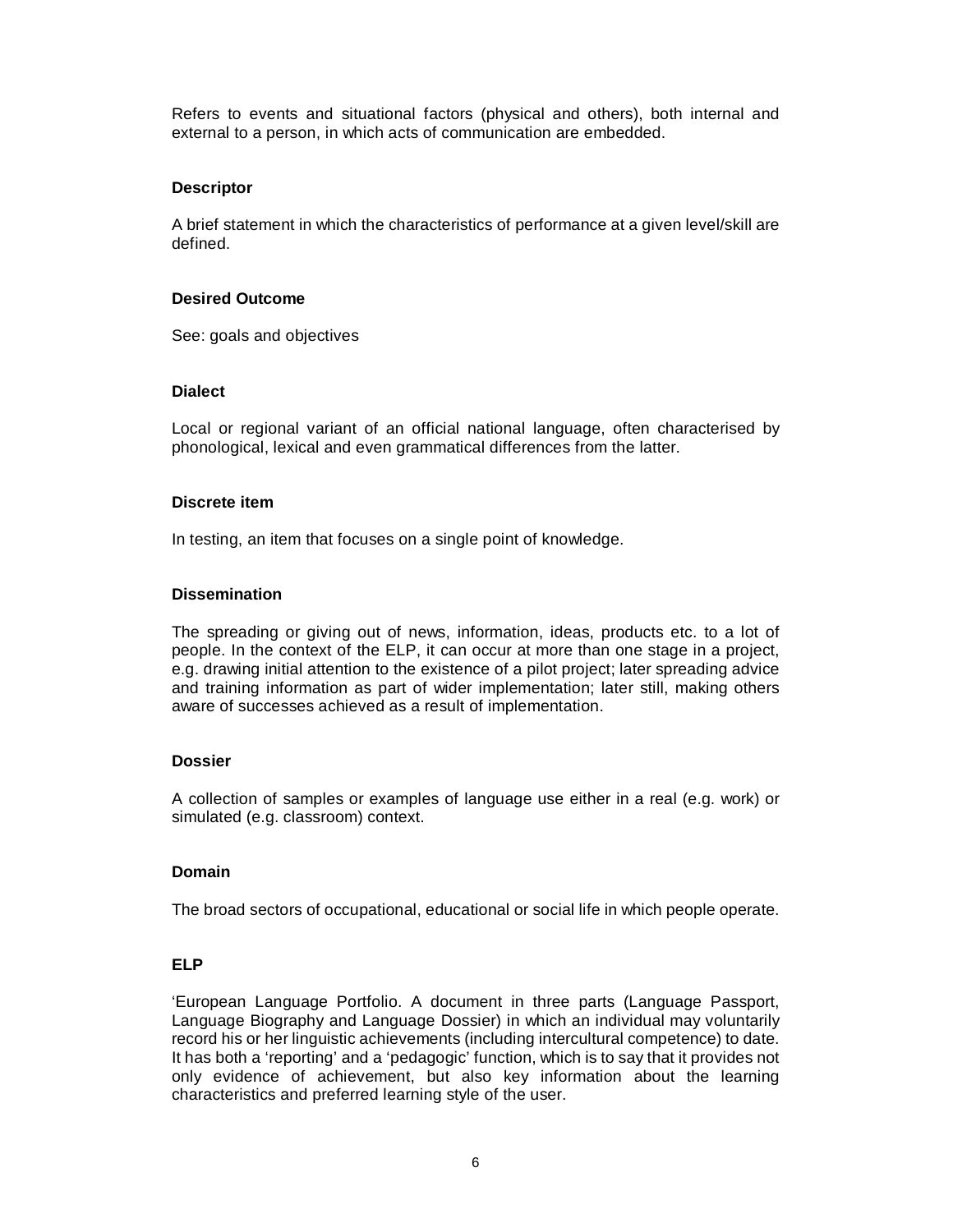The reporting function addresses the concern of the Council of Europe to promote individual mobility.

The pedagogic function is of value to the teacher, by indicating approaches most likely to be effective with the user in question and to the learner, by raising his or her awareness of what is happening in the learning process. It addresses the Council of Europe's concern to foster the development of learner autonomy and to promote lifelong learning.

## **ELP contact person**

A person at a national level with whom the Council of Europe interacts with regard to the development and implementation of ELPs.

## **ELP developer**

Any person or group that is in the process of designing and producing an ELP model.

#### **Error**

A simplified or distorted version of target language production, due either to interference by the learner's mother tongue or to the misapplication of already taught patterns.

## **Evaluation**

The retrospective analysis of an educational process or of a stage therein, in order to determine how well it has achieved stated aims and objectives. Assessment of learners' achievements is part, but not the whole, of evaluation. The results of evaluation will become the basis of future course planning. It often includes nonquantifiable information from questionnaires and consultations.

## **Formative assessment**

An ongoing process of gathering information on the extent of learning, on strengths and weaknesses, which the teacher can feed back into their course planning and the actual feedback they give learners.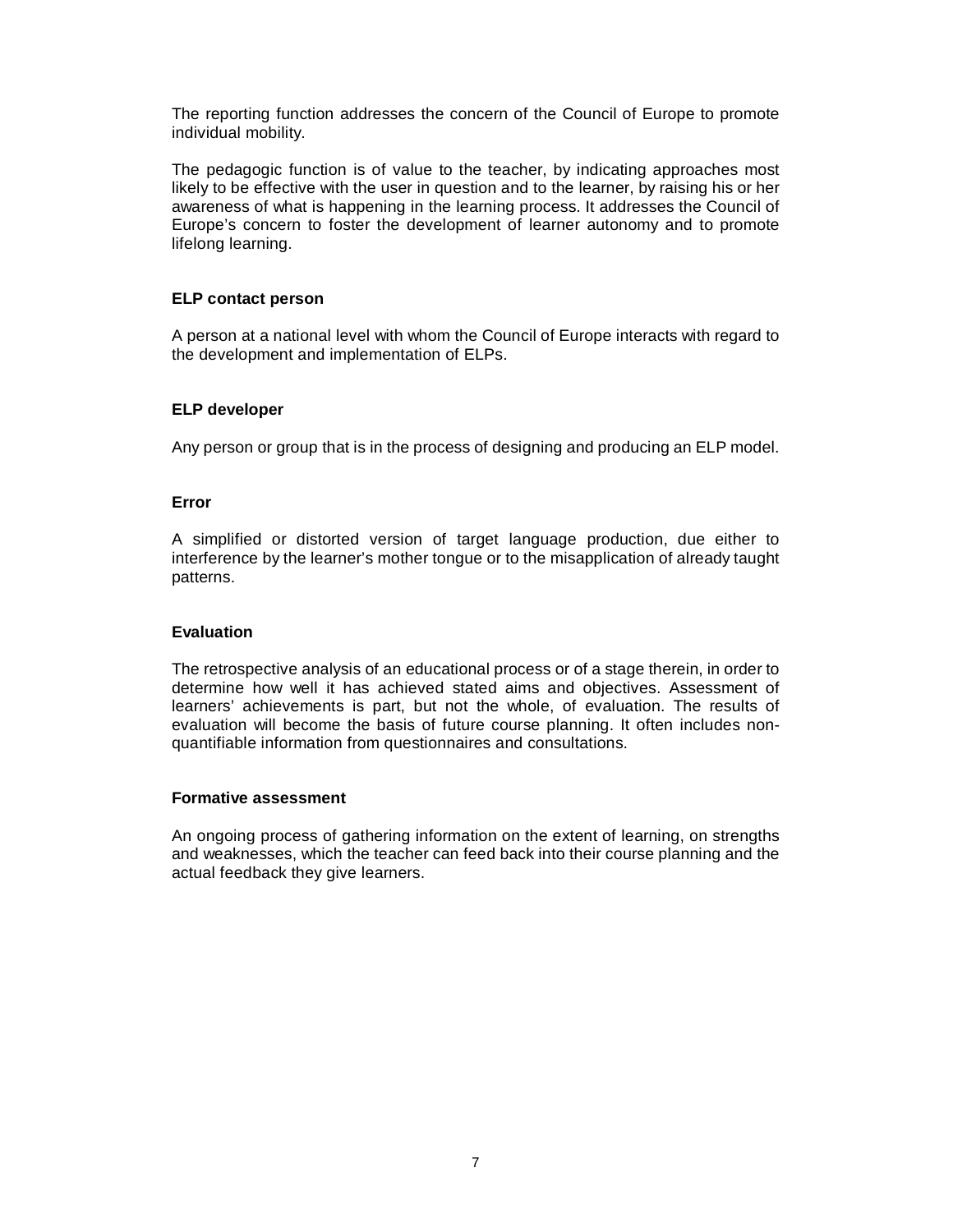## **Function**

What people do by means of language, e.g. 'Enquire about the well-being of others', 'Seek confirmation of one's understanding of what has been said'.

## **Functional exponents**

Words used to express a particular function. (e.g. Can you tell me…? When seeking information.)

## **Functional language**

Refers to the different functions, e.g. the uses of language.

## **Goals**

Goals usually describe desired general outcomes related to visions and values (e.g. plurilingualism, self-reliant, interculturally competent citizens).

#### **Impact**

The intended or real effect of an ELP on both the process and outcomes of language learning (e.g. innovative and stimulating classroom practice and/or significant improvement in learning achievements)

## **Implementation**

The process whereby an ELP is brought into systematic use by learners. It can be a complex process, incorporating planning, securing resources, promotion of the ELP concept among target teachers, learners and others, dissemination of advice and information, monitoring and evaluation.

The European Ministers of Education recommend that the governments of member states, in harmony with their education policies, create conditions favourable for the implementation and wide use of the ELP according to the Principles and Guidelines laid down by the Education Committee. Successful implementation depends on clear goals, commitment, effective structures and support, and a sustained effort.

## **Implementer**

Any person directly (e.g. teacher) or indirectly (e.g. adviser) carrying responsibilities or preparing to take responsibilities for planning, monitoring and reporting of ELP implementation projects on an operational level.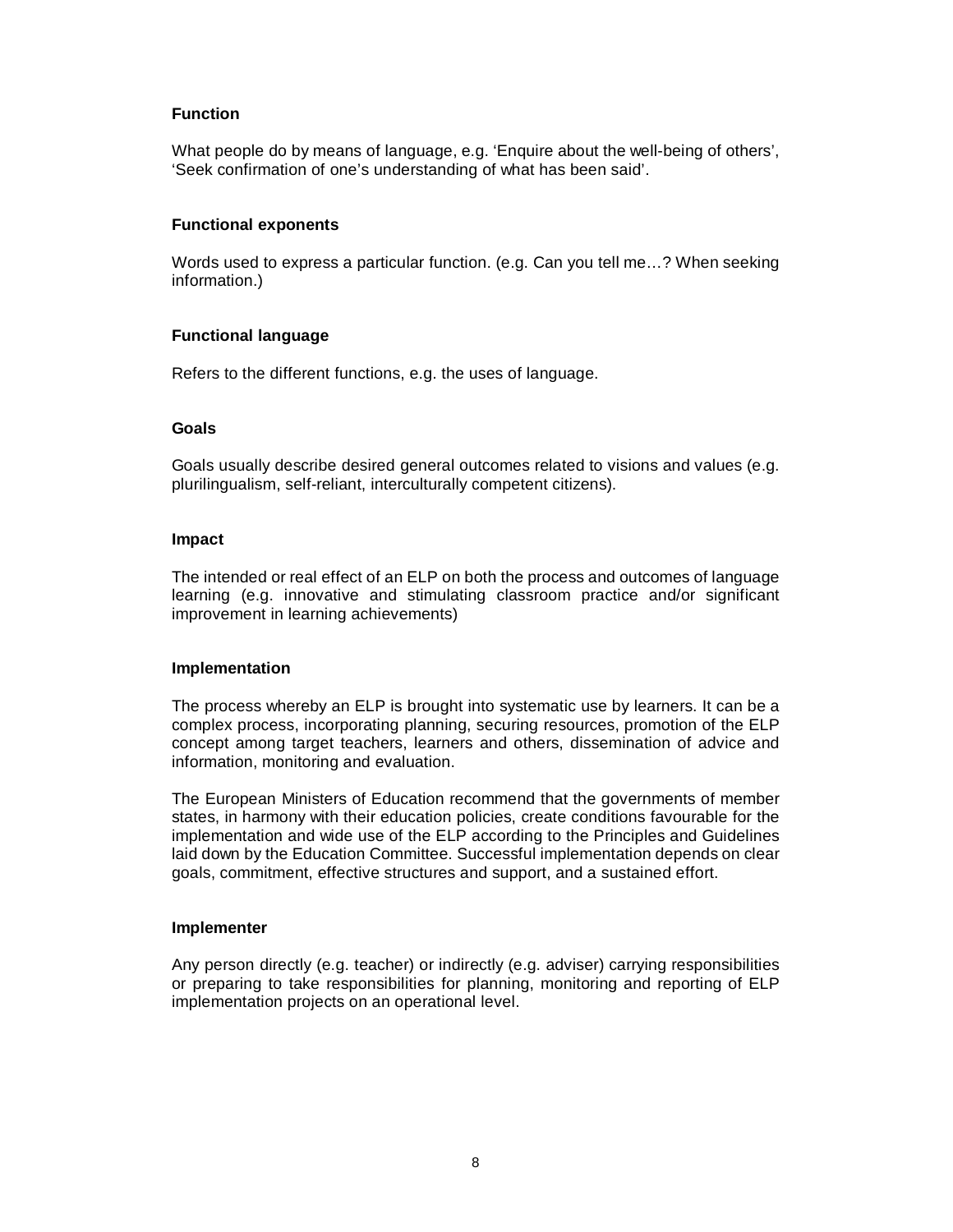#### **Integrated skills**

Refer to the combination of at least two skills, e.g. listening and writing for note taking.

#### **Intercultural learning**

Acquiring knowledge and understanding of people whose cultures are different from one's own.

#### **Knowledge**

There are multiple areas of knowledge. i.e. declarative knowledge (savoir) is understood as knowledge resulting from experience (empirical knowledge) and from more formal learning (academic knowledge).

Sociocultural knowledge is knowledge of the society and culture of the community or communities in which a language is spoken.

#### **Language**

Autochthonous = the original language spoken in a particular region / area

Dominant = pertaining to the majority of people of a particular country

Foreign = external, different from the spoken language of a particular nation

Migrant = pertaining to people who have arrived in a foreign nation

Minority = pertaining to only a part of the population of a particular country

National = pertaining to a particular nation

Official = chosen by the government to represent the whole nation

Regional = pertaining to a particular region / area

Second = pertaining to a particular nation, but not the first and not chosen as official

#### **Language activity**

The exercise of one's communicative language competence in a specific domain in processing (receptively and/or productively) one or more texts/utterances in order to carry out a task.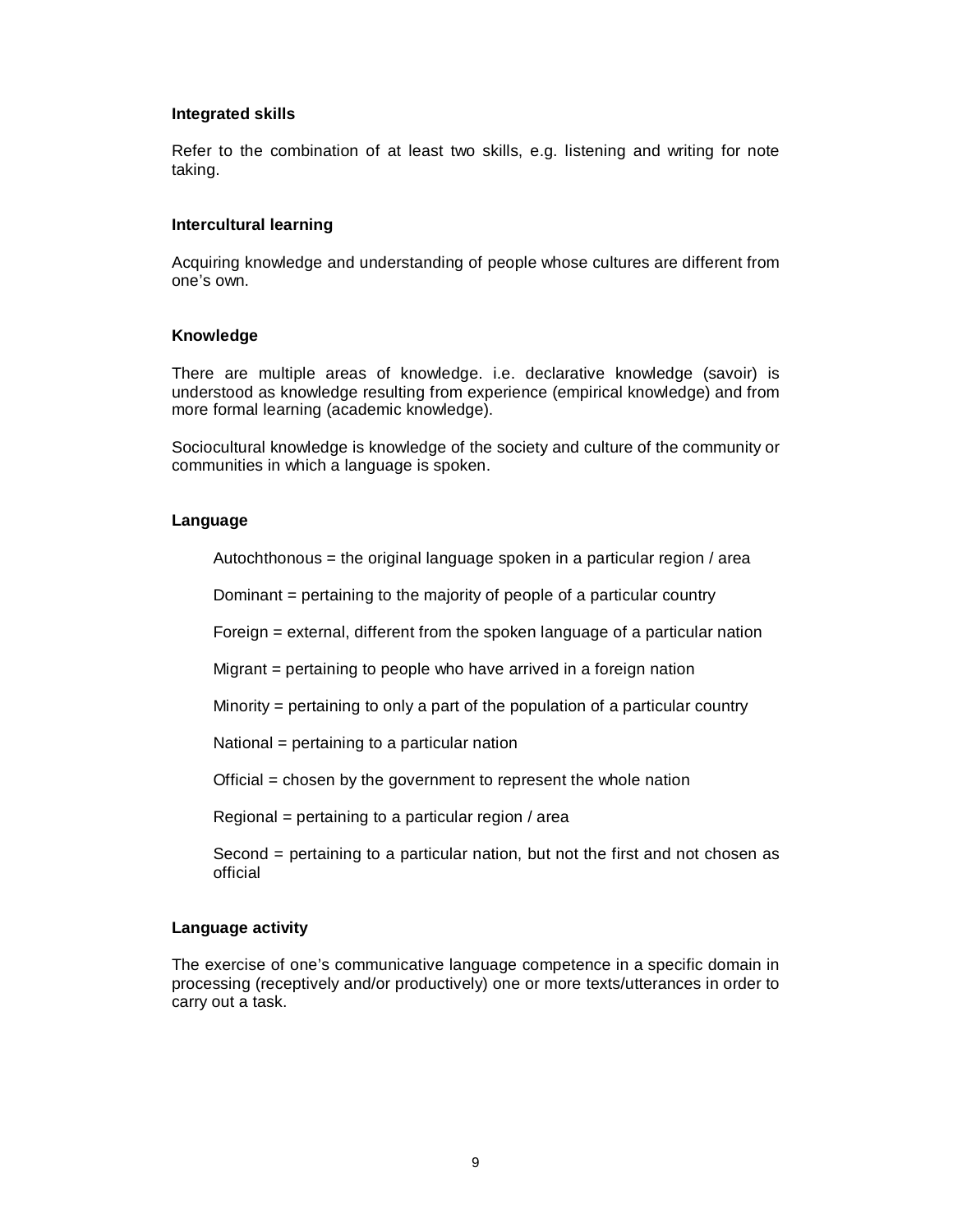## **Language Biography**

This second section of the ELP facilitates the learner's involvement in planning, reflecting upon and assessing his or her learning process and progress.

It provides scope for recording at greater length than in the Language Passport various experiences that have been influential in the user's learning, both in the formal learning of languages and in unstructured and informal encounters with foreign languages and cultures.

## **Language Passport**

This initial section of the ELP provides an overview of the individual's proficiency in different languages at a given point in time. It is the key record of current proficiency and qualifications, related wherever possible to levels of the CEFR.

## **Learning (language)**

The different conscious processes (e.g. through course attendance or self-tuition) adopted by the learner to acquire and develop competence in a language. (see 'acquisition', above)

## **L1**

First language known and spoken by a person.

## **L2**

Second language known and spoken by a person.

## **L3 / Lx**

Third and/or further foreign language which is not identical with the L2. The L2 and the experience of learning a first foreign language seems to play a specific role in a learner's language repertoire in being a kind of model for subsequent foreign language learning. Plurilingual individuals tend to have varying degrees of competencies in their various foreign languages so that there is justification for labelling the languages differently and not all as "L2".

## **L1 interference**

The erroneous use of L1 features, in constructing a foreign language, that do not belong to that language, e.g. in L1, a speaker says 'I am thirsty', whereas in L2, a native speaker would say, 'I have thirst.'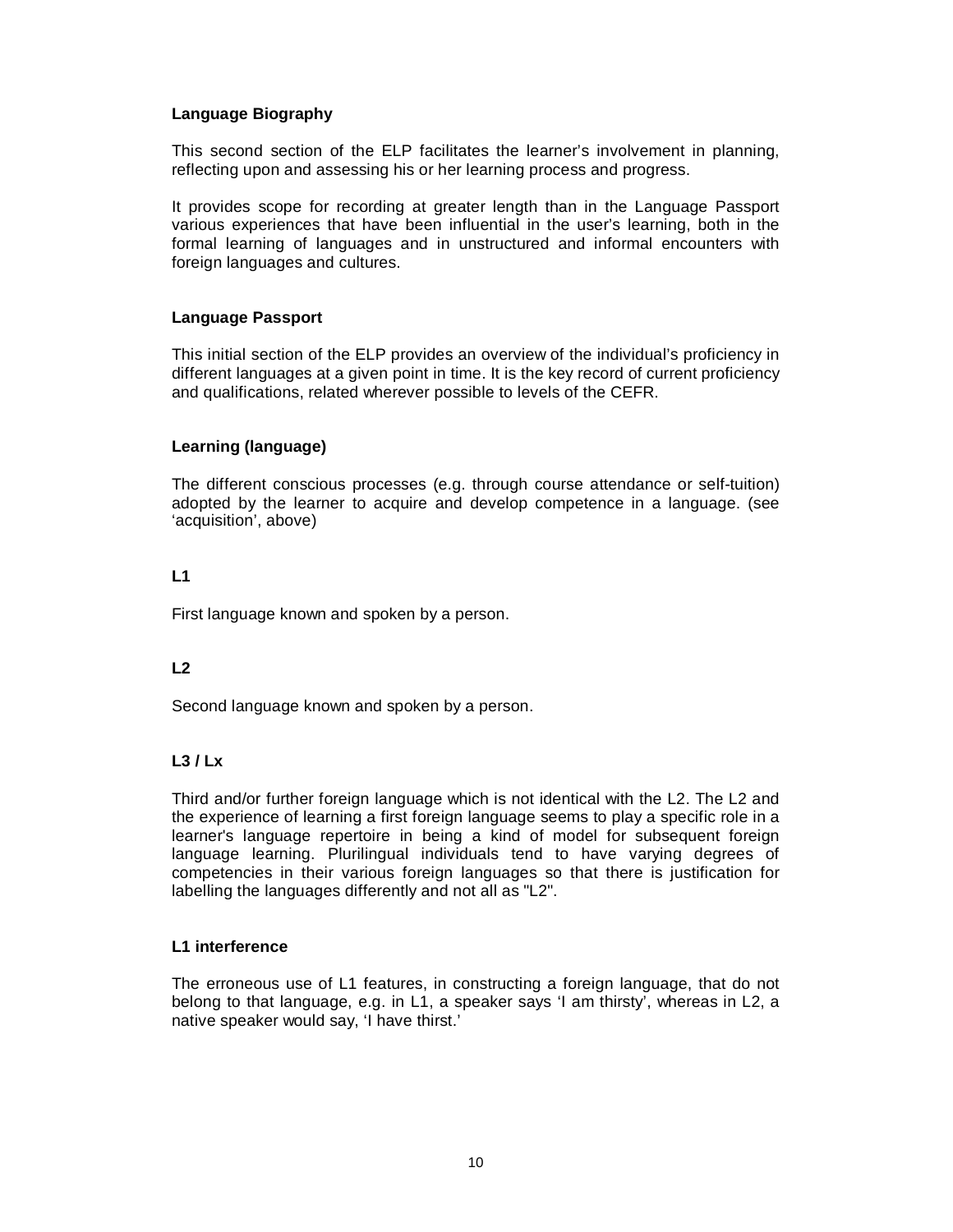## **Metacognitive**

Pertaining to guided reflection about learning.

## **Mistake**

Occurs in performance when a user/learner (as might be the case with a native speaker) does not bring his or her competences properly into action. Compare this with 'error' in which although the language produced is incorrect, it is based on a logical process.

## **Monitoring**

The checking of a process, action or product. In the context of the ELP it can span the entire life history of a project, from initial implementation to the various evaluative measures taken to check its effectiveness in practice.

The European Ministers of Education recommend that the governments of member states, in harmony with their education policies, monitor the dissemination and impact of the ELP and report their findings to the Council of Europe regularly, and at least once every three years.

Various tools can prove useful during the monitoring process

- a) conference notes
- b) portfolio notes
- c) teacher journals
- d) checklists
- e) rating scales
- f) student journals
- g) student anecdotal records
- h) student profiles
- i) classroom log books
- j) questionnaires

Questionnaires should also be used for both qualitative and quantitative research for the purpose of future dissemination.

## **Motivation**

The desire or incentive a learner has to learn a foreign language, resulting in a greater or lesser effort to do so.

## **Multilingualism**

The coexistence of different languages in a given society.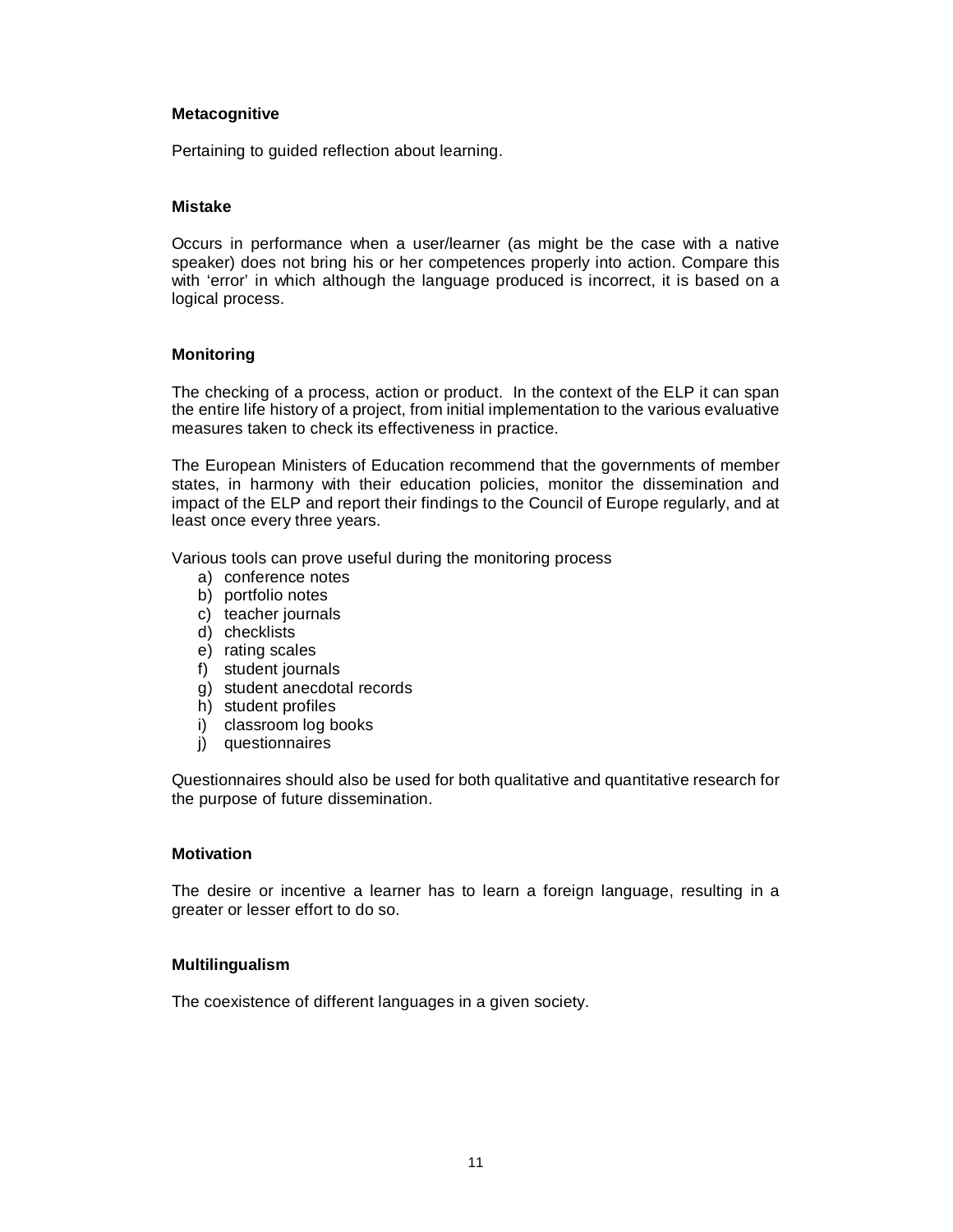## **Objectives**

Usually describe desired measurable outcomes, e.g. (all learners kept an ELP, all learners know how to use it effectively, teachers support their learners in using the ELP productively, etc.)

## **Pilot projects**

Over the past years versions of the ELP have been piloted in many member states of the Council of Europe. Pilot projects have been undertaken at all educational levels.

## **Pluriculturalism**

The ability of an individual to interact in different cultural milieux. This ability may imply both knowledge of likely differences in customs and values in a range of communities and the empathy required to respect and place value on beliefs and practices other than one's own.

The ELP is a tool to promote plurilingualism and pluriculturalism and it is designed to take account of all of the learner's language and intercultural learning, whether it takes place inside or outside formal educational contexts.

## **Plurilingualism**

The ability of an individual to interact in different languages, c.f. Pluriculturalism.

The Language Policy Division of the Council of Europe published the main version of the 'Guide for the development of language education policies in Europe' at the beginning of 2007.

A central principle of the document is that policies should be based on plurilingualism as a value and a competence.

The concept of plurilingualism is defined simply as the potential and/or the ability to use several languages to varying levels of proficiency and for different purposes; and more precisely (CEFR, p168):

"Plurilingual and pluricultural competence refers to the ability to use languages for the purposes of communication and to take part in intercultural interaction, where a person viewed as a social agent has proficiency, of varying degrees, in several languages and experience of several cultural cultures. This is not seen as the superimposition or juxtaposition of distinct competences, but rather as the existence of a complex or even composite experience the user may draw on."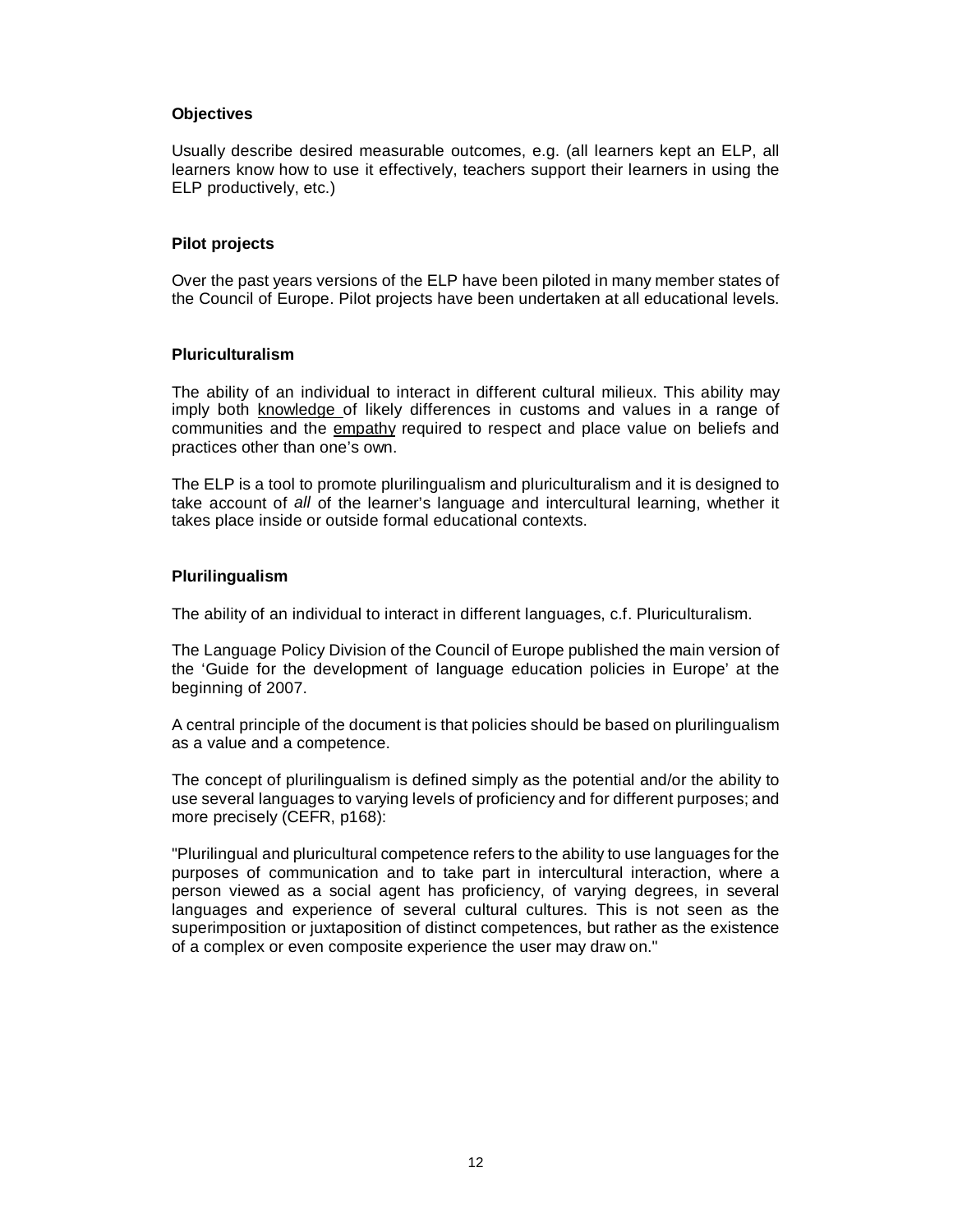## **Policy considerations**

Policies specify the intent of the implementers and are intended to guide decisions that need to be made in daily practice

## **Portfolio (Language)**

A language Portfolio is a document or an organized collection of documents, in which individual learners can assemble over a period of time, and display in a systematic way, a record of their qualifications, achievements and experiences in language learning, together with samples of work they have themselves produced.

## **Productive skills**

Refer to the skills which the learner uses when expressing him- or herself externally, e.g. in writing or speaking.

## **Proficiency**

What someone can do / knows in relation to the application of the subject. It represents an external perspective.

## **Project description**

An outline of the key components of any ELP implementation project. (see Template)

#### **Receptive skills**

Refer to the skills which the learner uses when not expressing him- or herself actively, e.g. when reading or listening.

## **Qualitative data**

Research results which are more descriptive or anecdotal than statistical. These often characterise research using limited samples

## **Quantitative data**

They refer to results from research involving large groups of informants in an interpretation of data using statistics.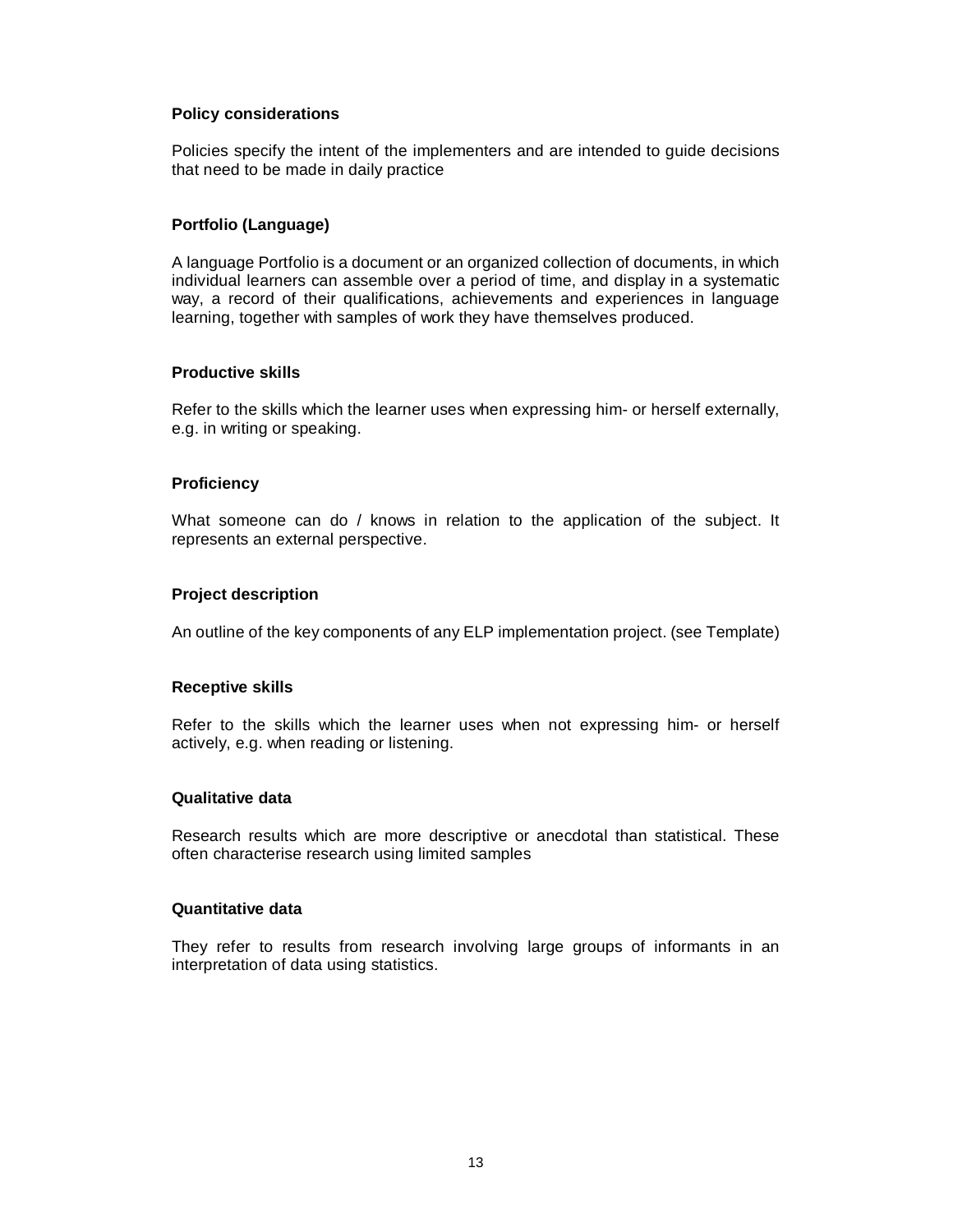## **Rubric**

The instructions to candidates / learners before each test or task.

## **Self-assessment**

The process by which learners evaluate their own performances, e.g. imagining how well they would cope in a range of real life settings.

## **Scales of descriptor**

can be:

User-oriented = describe performances at any given level. They are popularly expressed as 'I can…' statements

Assessor-oriented = provide criteria by which to assess performance. May be third person descriptors, and perhaps using terminology more in keeping with professional understanding of the learning process.

Constructor-oriented = May start from very broad premises, enabling others to build more specific frameworks.

## **Scope**

Scope is the extent or limitations of the project described; the sum of all its features expectations and responsibilities

## **Skills**

Whereas a learner may understand in principle what to say, he or she may require considerable practice, including correction of error, before having 'skill' or 'competence'.

## **Stakeholder (who has an interest + who has an effect on others)**

A person or organisation with an interest in, or influence over, a programme or project. Pupils, parents, employers, politicians etc, may all have such an interest, in addition to teachers.

## **Strategy**

A strategy is a long-term plan of action designed to achieve particular goals (Learner) Any organised, purposeful and regulated line of action chosen by an individual to carry out a task which he or she sets for himself or herself or with which he or she is confronted. E.g. paraphrase intended meaning to get round lack of specific vocabulary: 'Make the situation better.' Instead of, 'Improve the situation'.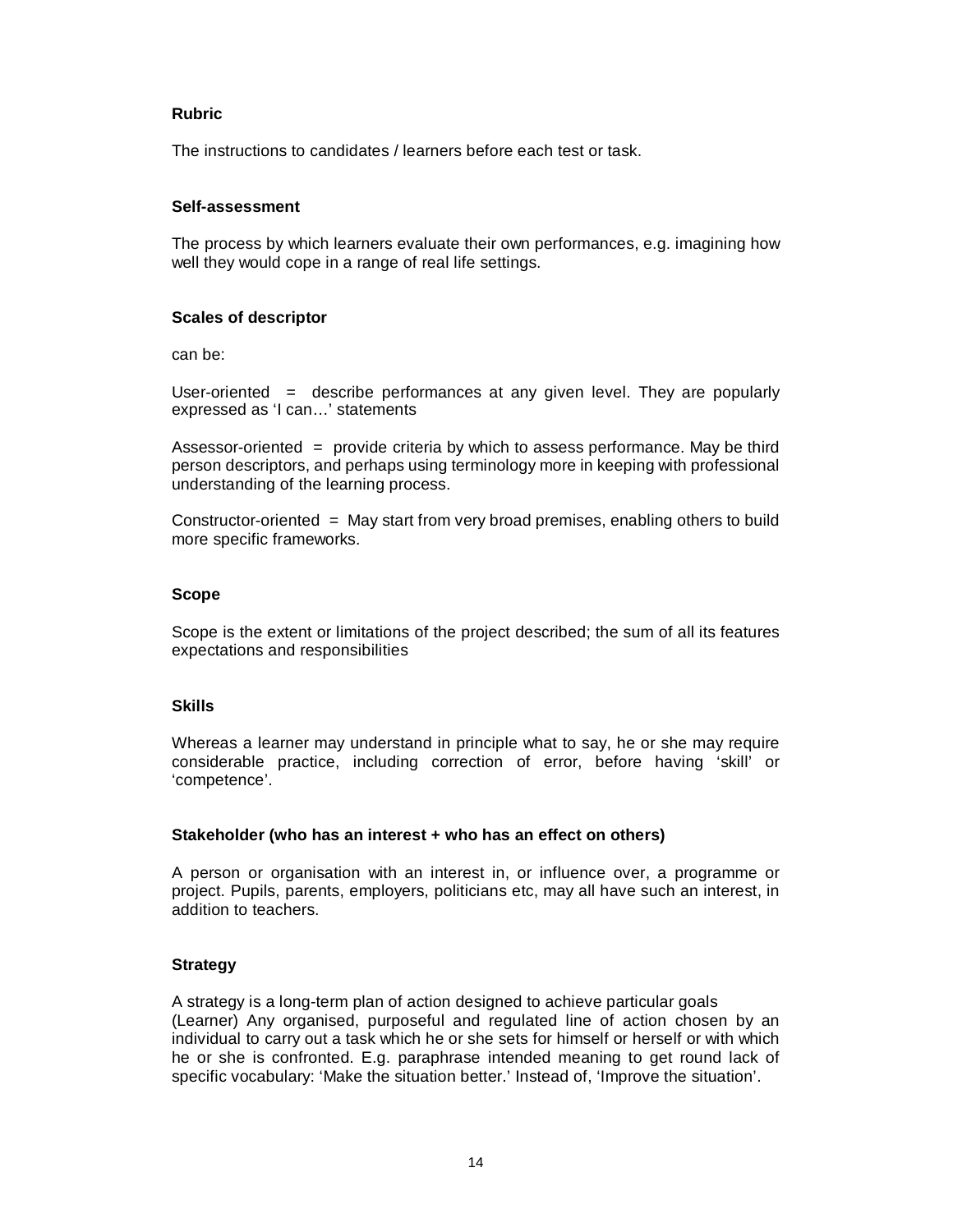(Implementer) Any organised, purposeful and regulated line of action chosen by implementers to secure the adoption and effective use of an ELP whether at national, regional, local or institutional level

## **Study skills**

Include the ability to make effective use of the learning opportunities created by teaching situations, e.g. to grasp the intention of the task set, to make rapid and frequent active use of the language learnt, or to be able to use available materials for independent learning.

## **Summative assessment**

It sums up attainment at the end of the course with a grade or, where there is sufficient evidence, a CEFR level to which the grade corresponds.

## **Task**

Any purposeful action considered by an individual as necessary in order to achieve a given result in the context of a problem to be solved, an obligation to fulfil or an objective to be achieved.

## **TBL**

Task-based Learning An approach which uses a communicative task as the central focus for language teaching and learning.

## **Teaching (language)**

Facilitation of the processes of (language) acquisition and learning.

## **Template**

A structured, guided form allowing an implementer to input the key components of a project or report.

## **Text**

Any sequence or discourse (spoken or written) related to a specific domain and which in the course of carrying out a task becomes the occasion of a language activity, whether as a support or as a goal, as product or process.